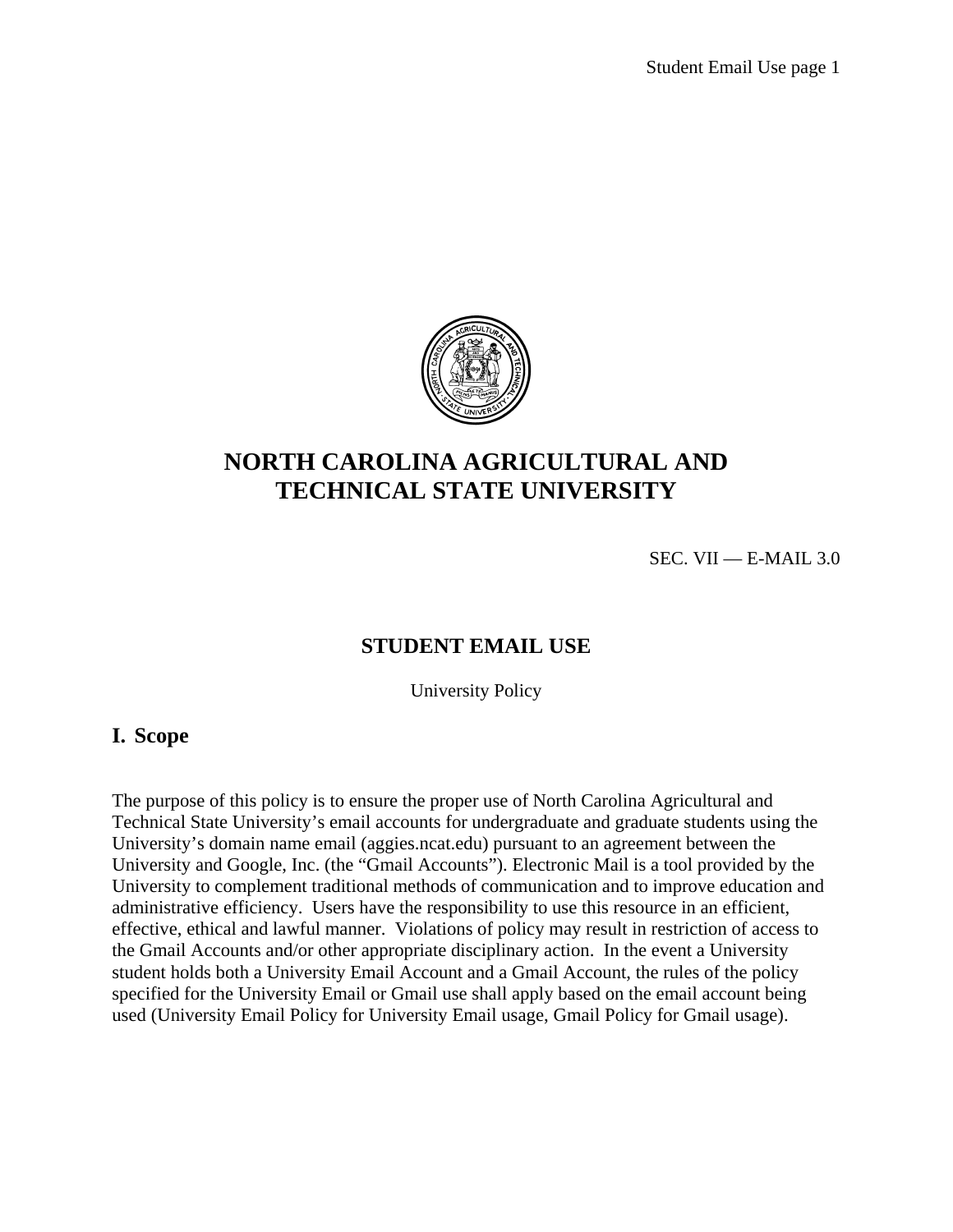### **II. Policy Statement**

#### A. Account Creation

University Gmail Accounts are created based on the legal name of the student as initiated by the Undergraduate Admissions and Graduate Admissions offices. The format of user names will be based on the user's first initial, middle initial (if applicable), and last name. If the generated user name has already been used, a sequential number will be appended to the user name. Requests for email aliases based on name preference, middle name, nicknames, etc., cannot be accommodated. An existing email username already in use before the change to the standardized format will be kept as an email alias to the new username. Only requests for name changes to correct a discrepancy between an email account name and official University records will be processed, in this case the email account name will be corrected. User id's will remain in the University's system and will not be reused at any time.

#### B. Ownership of Email Data

The University owns the Gmail Accounts and the messages in those accounts. Subject to underlying copyright and other intellectual property rights under applicable laws and University policies, the University also owns data received, transmitted, or stored using the Gmail Account.

### C. Privacy and Right of University Access

Messages on an assigned Gmail Account are the property of the University, are a public record, and may be viewed at the discretion of the University. Users of Gmail Accounts should not have any expectation of privacy or confidentiality for personal messages in their account.

Under certain circumstances, it may be necessary for the DoIT staff or other appropriate University officials to access Gmail Accounts; these circumstances may include, but are not limited to, maintaining the system, investigating security or abuse incidents, investigating alleged violations of this or other University policies, violations of Google's Acceptable Use Policy, or the University's contract with Google.

Google also retains the right to access the Gmail Accounts for violations of its Acceptable Use Policy.

Should the student relationship between the University and student terminate, access to personal email located on a Gmail account will be terminated as well. North Carolina Agricultural and Technical State University assumes no responsibility to provide access or support of personal email transmitted or received to a Gmail account.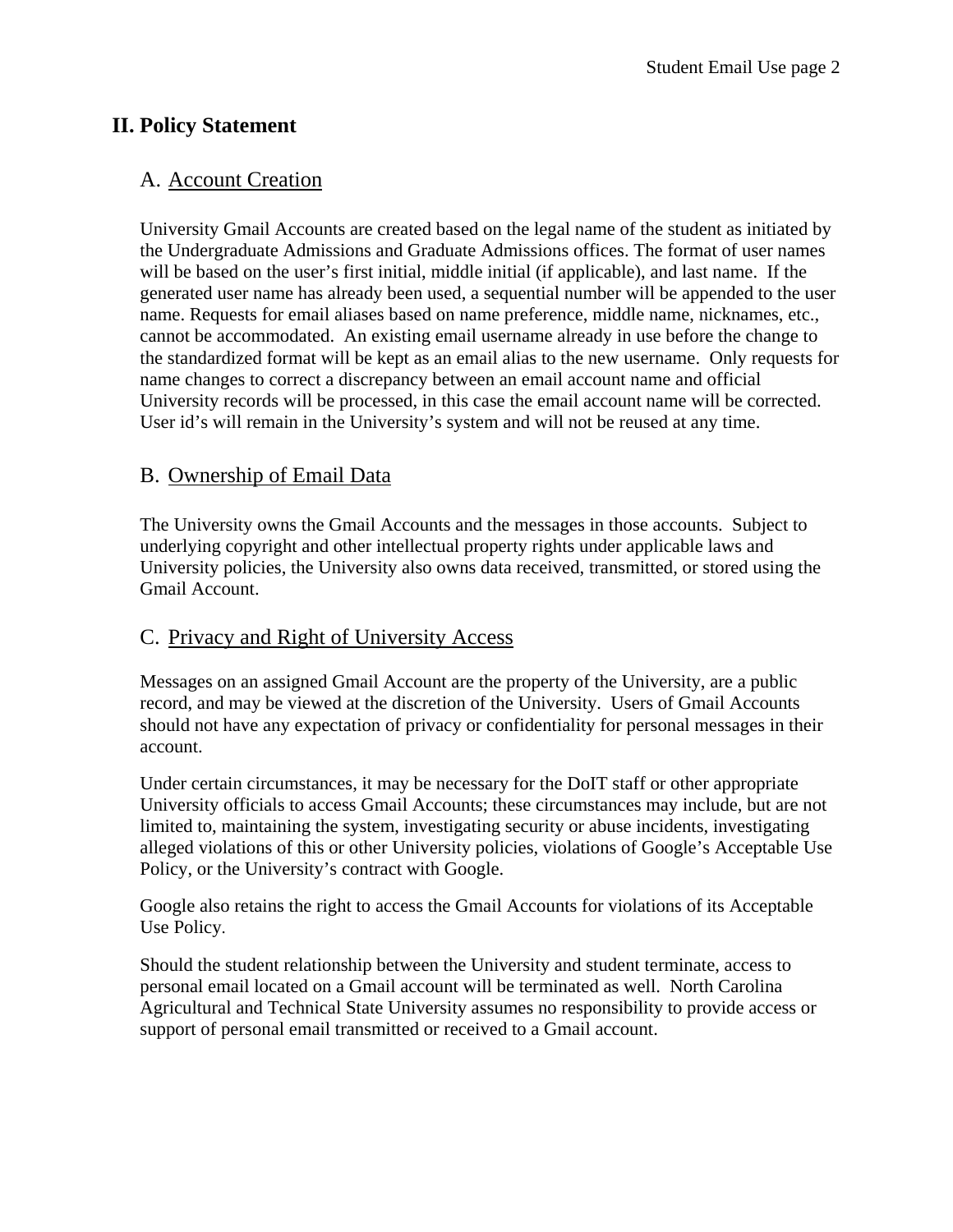### D. Data Purging

Google currently provides the following guidelines for purging folders:

 $Trash - 30$  days Spam – 30 days

#### E. Data Backup

There is no restoration services ensured for the Gmail Accounts. A reasonable effort will be made to assist in recovering accidently deleted email from a Gmail account.

### F. Expiration of Accounts

Individuals who separate from the University will have their Gmail accounts purged. There are many situations at the University where the expiration of accounts will differ, as set forth below. The University reserves the right to remove email privileges at any time subject to the following guidelines:

A Gmail account will be established for a student upon admission to the University. At the census date of the semester, the Gmail account of prospective students not enrolled in the University are purged. If a student has indicated that he/she will elect a deferred enrollment, the Gmail account will be retained until the census date of the following year. If a deferred student has not enrolled by the census date following one (1) year of the intent to defer, the account will be purged.

One (1) year after a current student is shown as not enrolled, the Gmail account will be purged

A student who is expelled – If a student is expelled from the University, email privileges will be terminated immediately upon the directive from the Dean of Student's Office.

### G. Appropriate Use

When using email as an official means of communication students must apply professionalism, discretion, respect and standards appropriate for university communication. All email is subject to public records/disclosure laws. Users of email shall not disclose information about students and/or employees in violation of University policies or laws protecting the confidentiality of such information.

The Data Classification Policy (http://www.ncat.edu/legal/policies/sec7-infotech/data%20classification.pdf ) is applicable to all users that have University issued e-mail accounts. Emailing restricted data is subject to protective governance including but not limited to federal and state statutes/regulations, industry standards, and University policies. University divisions, offices, and organizations that collect employee, student, alumni, vendor, and guest data are responsible for understanding and abiding by email regulations,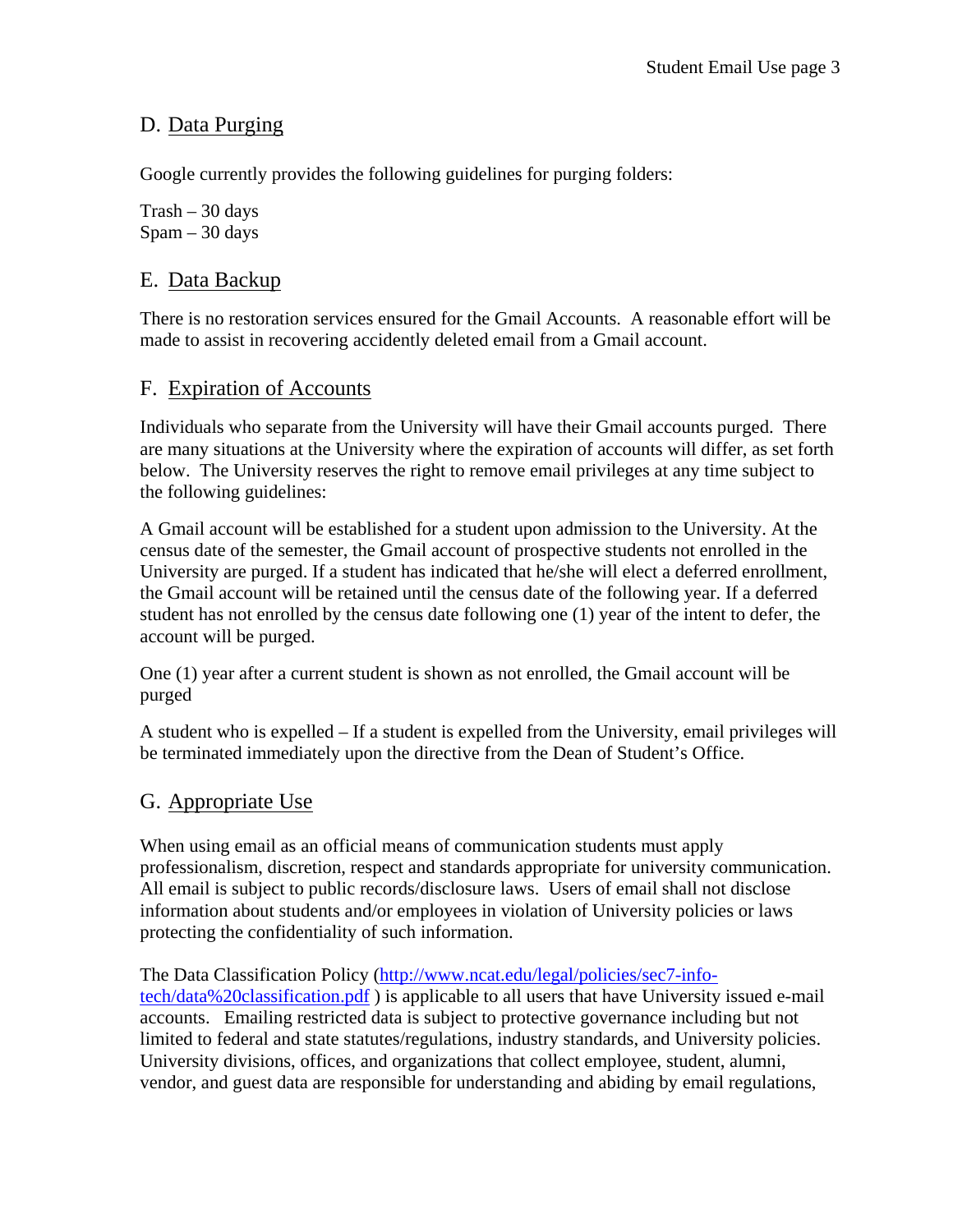standards, and policies that pertain to restricted personnel, medical, financial, University business, and research data.

Approval and transmission of email containing essential University announcements to students, faculty, or staff must be obtained from the responsible University official noted as follows:

- for sending to all faculty, approval from the Provost and Vice Chancellor for Academic Affairs,
- for sending to all staff, approval from the Vice Chancellor for Human Resources,
- for sending to all students, approval from the Vice Chancellor for Student Affairs.
- for sending of information technology communications, Vice Chancellor for Division of Information Technology.

Use of distribution lists or 'reply all' features of email should be carefully considered and only used for legitimate purposes as per these guidelines. In some cases where email messages generate a high number of responses due to the subject matter, it may be appropriate to utilize the University's survey software available through the Department of Institutional Research.

### H. User Responsibility

A & T DoIT maintains the University's official email system. Students are expected to read email on a regular basis and manage their accounts appropriately. An email message regarding University matters sent from an administrative office, faculty, or staff member is considered to be an official notice.

Sharing of passwords is strictly prohibited. Each individual is responsible for his/her account, including the safeguarding of access to the account. All email originating from an account is deemed to be authored by the account holder (unless proven to the contrary), and it is the responsibility of that holder to ensure compliance with these policies. Users must change their passwords every 90 days. Detailed information can be found at: http://www.ncat.edu/divisions/doit/dept/ats/change-password.html

### I. Supported Mail Clients

The University-supported web portal for Gmail is located at: https://mail.aggies.ncat.edu for students. The Division of Information Technology will not support alternate email clients. Helpdesk personnel will work with the individual to access email via the supported method and will verify functionality of the supported environment. The University Division of Information Technology is continually evaluating tools and technologies and reserves the right to modify the list of supported clients with appropriate notification.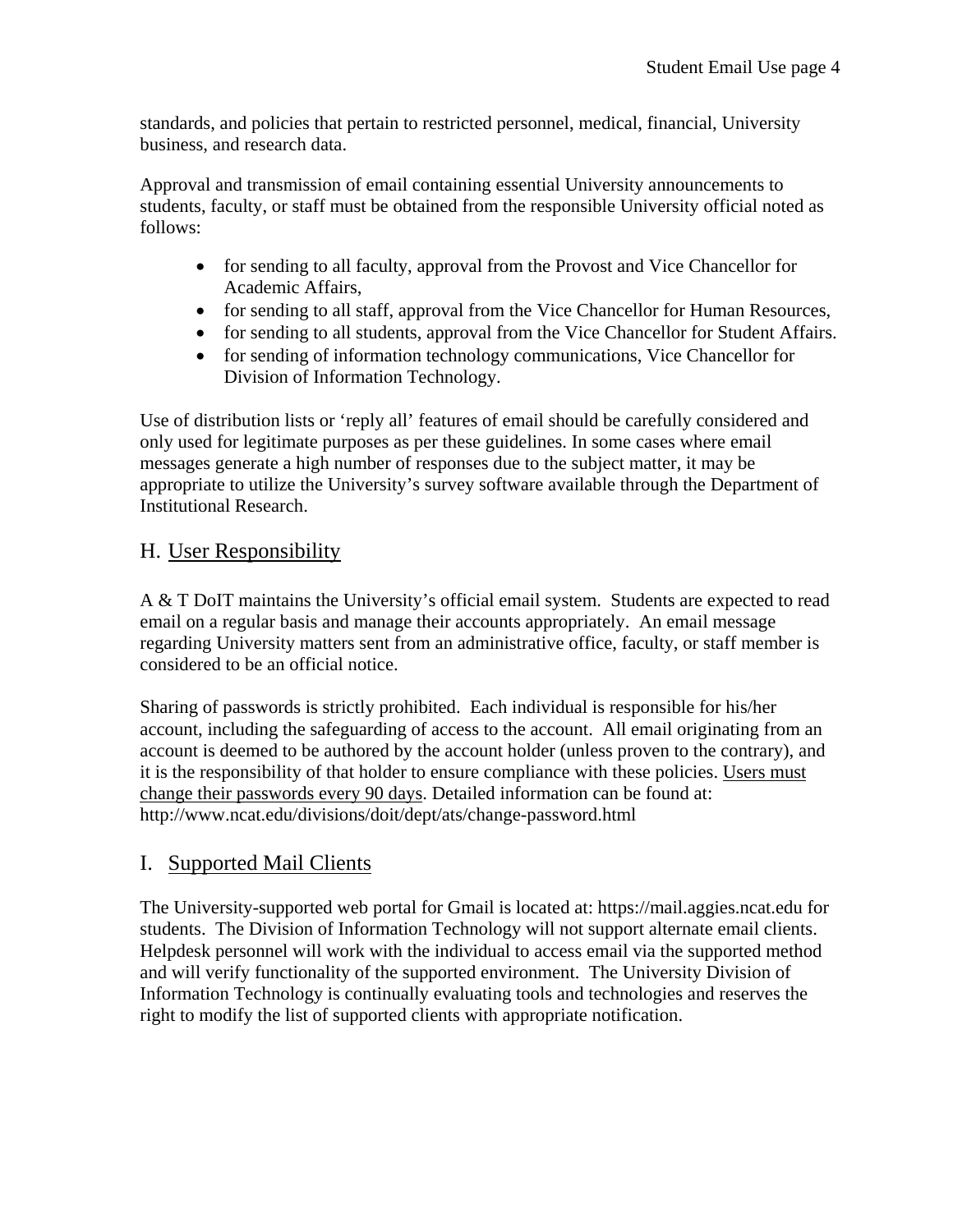### J. Inappropriate Use

All Gmail Accounts are subject to Google's Acceptable Use Policy (http://www.google.com/a/help/intl/en/admins/use\_policy.html). Any inappropriate email usage, examples of which are described below and elsewhere in this policy, is prohibited. Users receiving such email should immediately contact DoIT.

- Generation of email related to any political activities.
- Generation of email for personal financial gain.
- Generation or facilitation of unsolicited bulk commercial email.
- Infringement upon another person's copyright, trade or service mark, patent, or other property right or intending to assist others in defeating those protections.
- Violation of or encouragement of violation of, federal and/or state laws and/or the legal rights of others.
- Is for any unlawful, invasive, defamatory, or fraudulent purpose.
- Intentionally distributing viruses, worms, Trojan horses, malware, corrupted files, hoaxes, or other items of a destructive or deceptive nature.
- Interfering with the use of the email services, or the equipment used to provide the email services, by customers, authorized resellers, or other authorized users.
- Altering, disabling, interfering with or circumventing any aspect of the email services.
- Testing or reverse-engineering the email services in order to find limitations, vulnerabilities or evade filtering capabilities.
- Constituting, fostering, or promoting pornography.
- Inciting violence or threatening violence against one or more persons or property, or containing unlawfully harassing content.
- Creating a risk to a person's safety or health, creating a risk to public safety or health, compromising national security, or interfering with an investigation by law enforcement.
- Improperly exposing trade secrets or other confidential or proprietary information of another person.
- Misrepresenting the identity of the sender of an email.
- Using or attempting to use the accounts of others without their express permission.
- Collecting or using email addresses, screen name information or other identifiers without the consent of the person identified (including, without limitation, phishing, Internet scamming, password robbery, spidering, and harvesting).
- Using the service to distribute software that covertly gathers information about a user or covertly transmits information about the user.
- Any conduct that is likely to result in retaliation against the University's network or website, or the University's employees, officers or other agents, including engaging in behavior that results in any server being the target of a denial of service attack (DoS).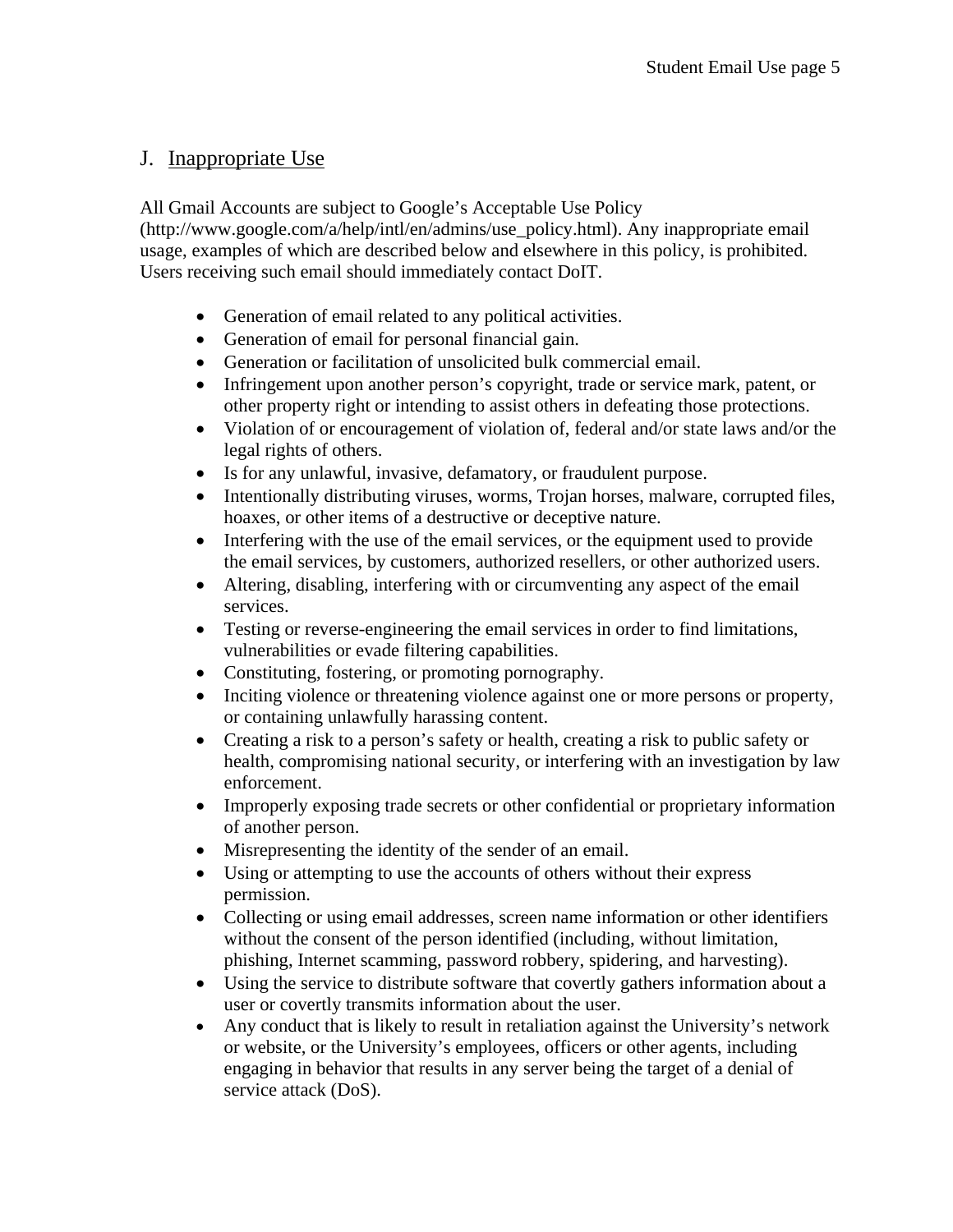These guidelines provide some examples of permitted or prohibited use of email. This list is not intended to be exhaustive but rather to provide some illustrative examples.

## K. SPAM & Virus

Incoming email is scanned for viruses and for messages deemed to be 'SPAM', or unsolicited advertisements for products or services sent to a large distribution. Suspected messages are blocked from the user's inbox. Due to the complex nature of email, it is impossible to guarantee protection against all SPAM and virus infected messages. It is therefore incumbent on each individual to use proper care and consideration to prevent the spread of viruses. In many cases viruses appear to be sent from a friend or other student, therefore attachments should only be opened when the user is sure of the nature of the message. If any doubt exists, students should contact the Aggie Tech Support Helpdesk at: (336) 334-7195 and forward a copy of the email to spam@ncat.edu

### **III. Enforcement**

Enforcement of this policy includes the following:

- Divisional and departmental assessments
- External and internal audit compliance

University sanctions for a student cited for policy violations include but are not limited to one or more of the following:

- Suspension of information system(s) privileges. [In order to reduce the number of credentials used to access University resources, single sign-on/reduced sign-on identity management solutions are enabling users to access multiple resources with the same credentials. Suspended access will impact a student's ability to complete academic requirements and/or an employee's ability to perform his or her job duties.]
- Misconduct review.
- Discharge of employment.
- Student dismissal.
- Breach of contract/agreement filed against guests.

For University employees and students, sanctions will be administered in accordance with the Student Handbook, the Faculty Handbook, University Policies, and the Office of State Human Resources policies.